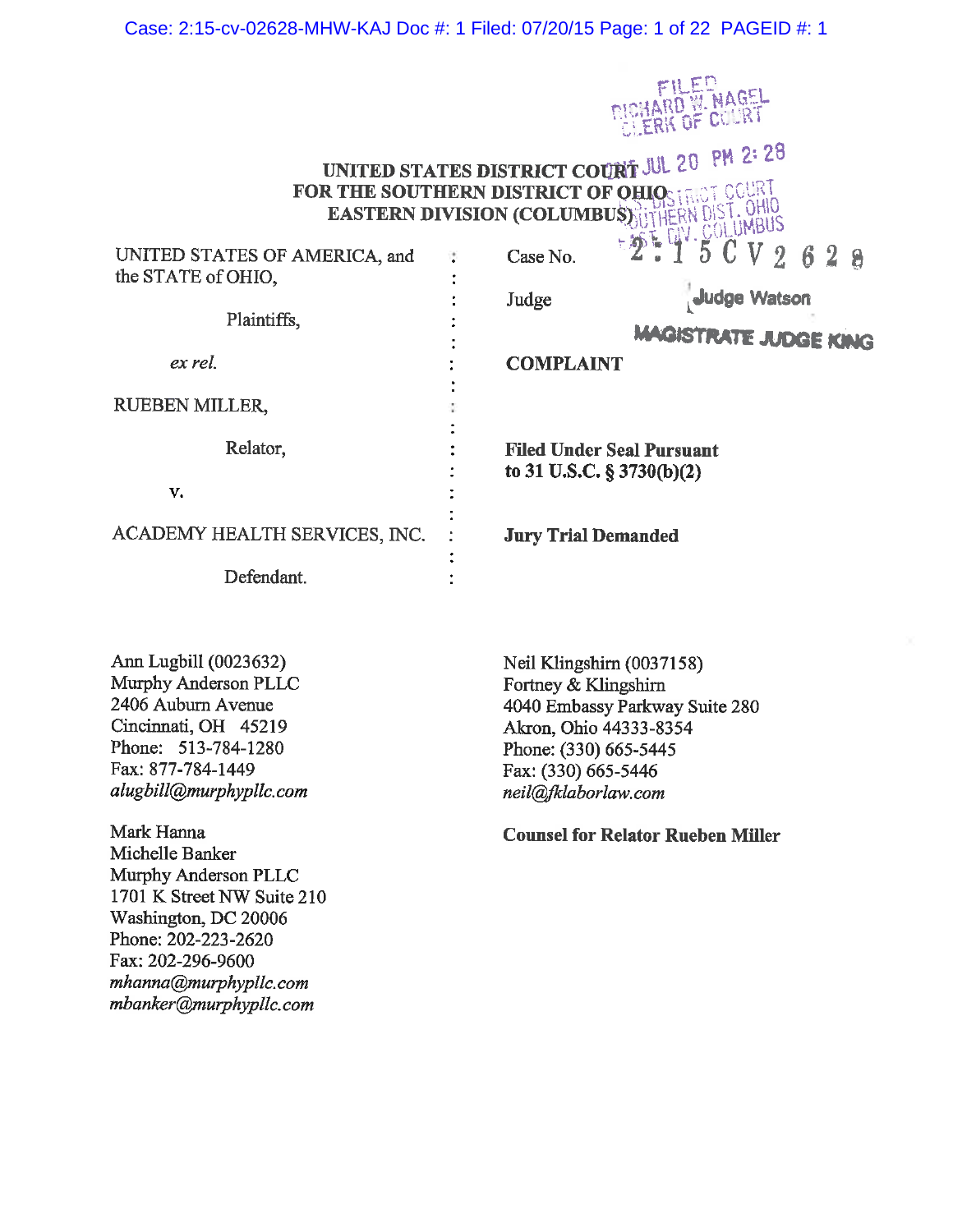# **TABLE OF CONTENTS**

| $\mathbf{I}$ .   |                             |                                                                                                                                               |  |
|------------------|-----------------------------|-----------------------------------------------------------------------------------------------------------------------------------------------|--|
| Π.               |                             |                                                                                                                                               |  |
| III.             |                             |                                                                                                                                               |  |
|                  | A.<br><b>B.</b>             |                                                                                                                                               |  |
| IV.              |                             |                                                                                                                                               |  |
|                  | A.<br><b>B.</b><br>C.<br>D. |                                                                                                                                               |  |
| V.               |                             | SPECIFIC ALLEGATIONS OF DEFENDANT'S VIOLATIONS OF LAW 12                                                                                      |  |
|                  | A.                          | Defendant Failed to Apply Discount for Services Performed in a Group<br>. 12                                                                  |  |
|                  | <b>B.</b><br>C.             | Defendant Overcharged Medicaid by Failing to Apply the Required<br>Defendant Violated Anti-Kickback Statute by Paying Patient Spend-Downs  14 |  |
| VI.              |                             |                                                                                                                                               |  |
| <b>COUNT I</b>   |                             | False Claims Act - Presentation of False Claims                                                                                               |  |
| <b>COUNT II</b>  |                             | False Claims Act - Making or Using False Record or Statement<br>to Cause Claim to Be Paid                                                     |  |
| <b>COUNT III</b> |                             | False Claims Act - Making or Using False Record or Statement<br>to Conceal, Avoid and/or Decrease Obligation to Repay Money                   |  |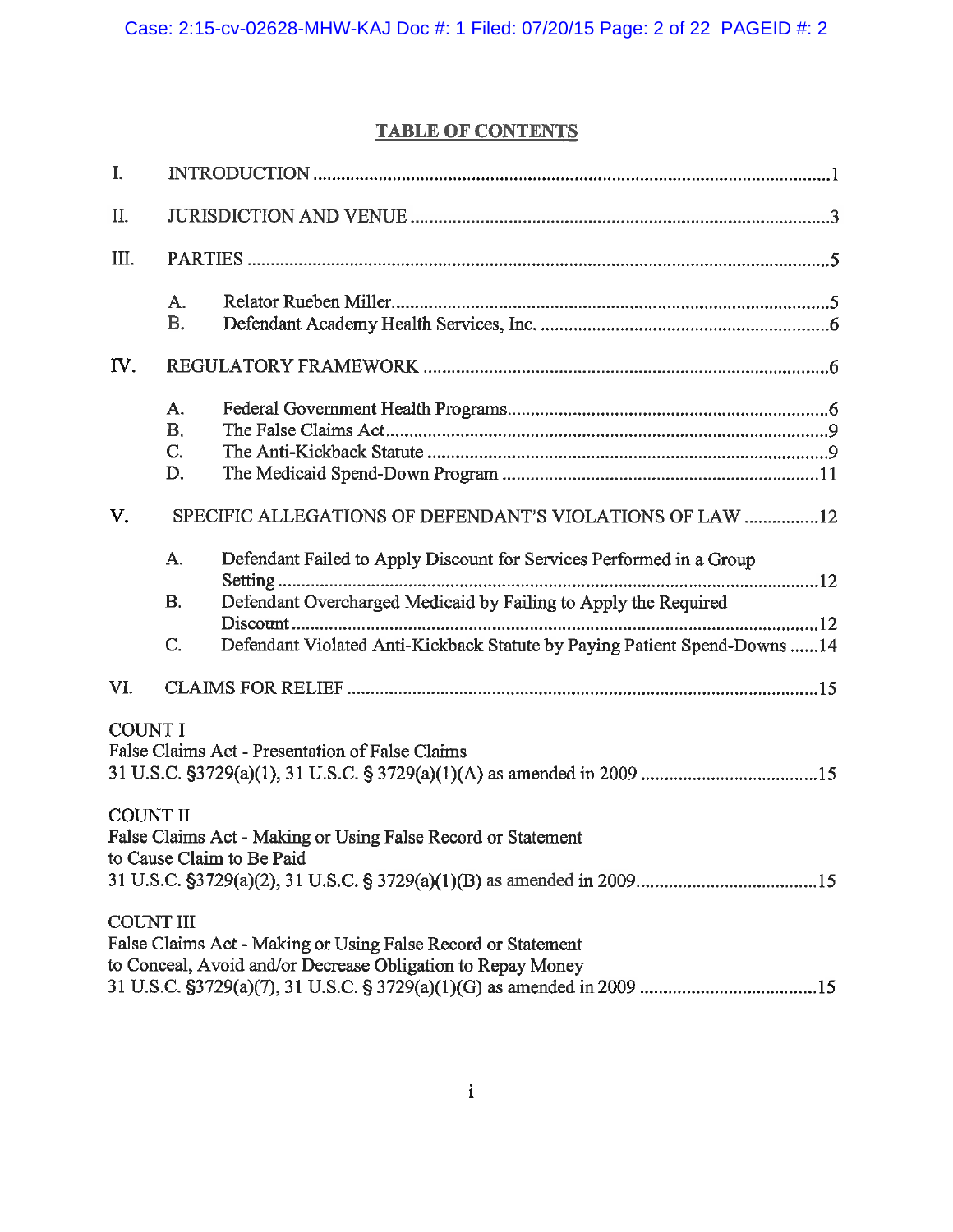#### I. **INTRODUCTION**

1. *Oui tam* Relator Rueben Miller brings this action in the name of the United States Government under the False Claims Act for false claims involving Academy Health Services, Inc. ("Defendant" or "Academy"). As a licensed practical nurse ("LPN"), Relator Miller witnessed Defendant's illegal Medicaid billing practices regarding his home health care patients and other patients receiving care from Defendant, almost all of whom were developmentally disabled individuals.

 $2.$ Relator Rueben Miller became aware of his former employer's False Claims Act violations and other illegal practices described in this Complaint from his own direct observations of Defendant's practices while working for Defendant as an LPN. Mr. Miller worked five days a week, providing services twice daily to his Academy patients. Most of Mr. Miller's nursing and home health services were provided in a group setting, where two or more developmentally disabled patients typically resided. A few additional patients resided in locations where there were no other Academy patients.

 $3.$ Defendant maintains a policy of over-billing Medicaid for home nursing services provided to developmentally disabled and other patients. Academy bills Medicaid for home health patients who are seen by Academy home health workers in a group setting as if those patients were seen individually and not at the same location as other patients. Academy charged Medicaid a higher rate applicable to services rendered in an individual setting, rather than the lower amount applicable to services provided in a group setting.

4. Defendant's practices violate Medicaid regulations and the applicable Ohio Medicaid billing provisions. In order to be eligible for Medicaid reimbursement in Ohio, Defendant is required to discount its billing for home health care services when services are

 $\mathbf{1}$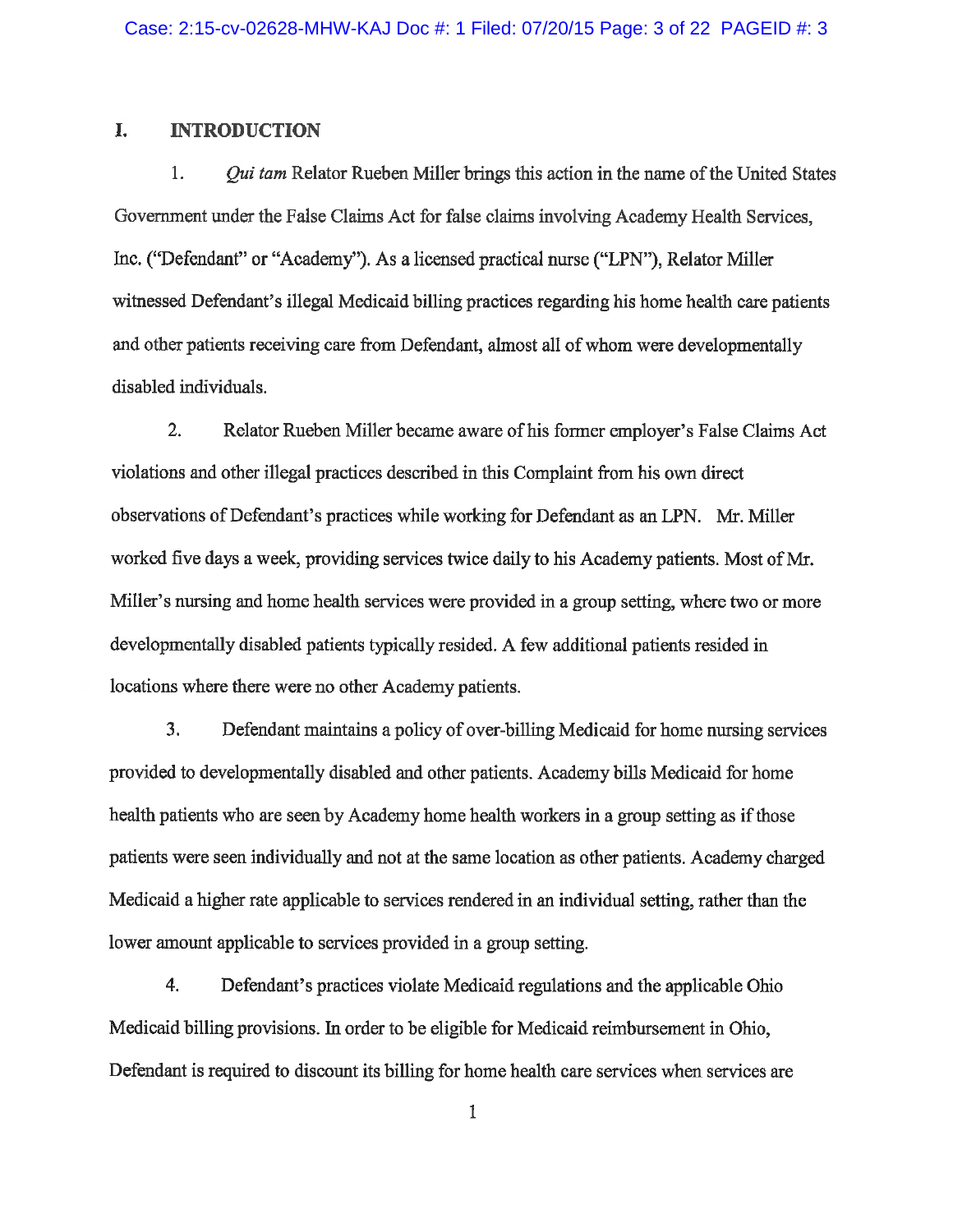### Case: 2:15-cv-02628-MHW-KAJ Doc #: 1 Filed: 07/20/15 Page: 4 of 22 PAGEID #: 4

provided to patients in a group setting. By failing to apply the group setting discount for home health care services, Defendant has and continues to fraudulently overcharge Medicaid.

5. By failing to apply the required group setting discount, Defendant submitted or caused to be submitted to the United States Government and the State of Ohio fraudulent Medicaid billings for individual setting services not provided and "upcoded" or falsely stated the services provided from group setting service to individual setting service.

6. Defendant also violated the federal Anti-Kickback Statute by paying patients' "spend-down" amounts—the medical expenses necessary to render the patients Medicaid-eligible. These improper payments permitted Defendant to artificially increase the number of Medicaid-eligible clients and overbill Medicaid for its services.

 $7.$ This case is brought pursuant to the Federal False Claims Act qui tam provisions, 31 U.S.C. § 3729 et seq., to recover treble damages and civil penalties on behalf of the United States of America arising from false or fraudulent claims for reimbursement for medical treatment that were submitted or caused to be submitted by Defendant to the Federal and Ohio Governments in violation of the False Claims Act. The False Claims Act specifically proscribes Defendant's conduct involving fraudulent billing and, thus, the submission of false or non-reimbursable claims to Medicaid and other Government-funded health programs

8. Relator Rueben Miller became aware of the False Claims Act violations and other illegal practices described in this Complaint from his own direct observations of Defendant's practices when he worked for Defendant as an LPN.

9. Relator brings this action on behalf of himself and the United States of America for violations of the United States False Claims Act.

 $\overline{2}$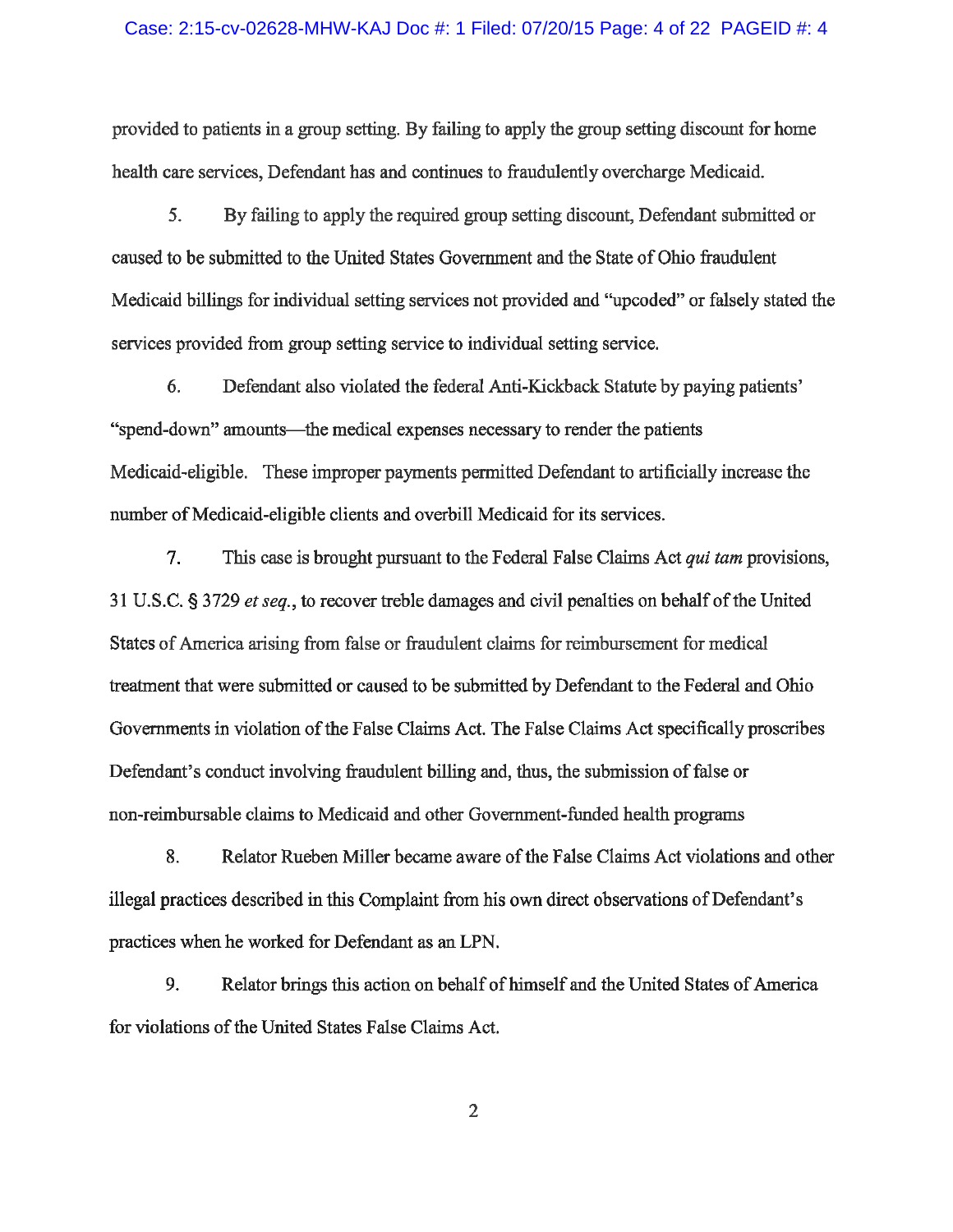### Case: 2:15-cv-02628-MHW-KAJ Doc #: 1 Filed: 07/20/15 Page: 5 of 22 PAGEID #: 5

10. Defendant's False Claims Act violations and its various fraudulent billing schemes unlawfully increased costs to the United States for medical services. Defendant knew or should have known that its unlawful activities constituted filing false claims for reimbursement from the Federal Government in violation of the False Claims Act and involved violations of Medicaid regulations and similar State laws.

11. Defendant's scheme illegally charged Government health programs and insurance plans for medical treatment that was not provided and overcharged Government health programs and plans for covered treatment. The Federal and Ohio Governments consequently paid claims that they would have rejected had they been aware of Defendant's illegal actions. Moreover, as a result of Defendant's illegal billing practices, reimbursement costs to the Federal Government increased.

#### Π. **JURISDICTION AND VENUE**

12. This Court has jurisdiction over the subject matter of this action pursuant to 28 U.S.C. § 1331 and 31 U.S.C. § 3732(a), which specifically confer jurisdiction on this Court over actions brought pursuant to 31 U.S.C. §§ 3729 and 3730.

13. This Court has personal jurisdiction over the Defendant pursuant to 31 U.S.C. § 3732(a) because acts prohibited by 31 U.S.C. § 3729 occurred in this State and this judicial district, particularly in Knox County, Ohio, where Mr. Miller formerly was employed by Defendant Academy. Venue is proper in this district pursuant to 31 U.S.C. § 3732(a) because one or more acts proscribed by 31 U.S.C. § 3729 occurred in this district, including, but not limited to, fraudulent billing for Medicaid-funded home health care services rendered in group settings.

 $\overline{\mathbf{3}}$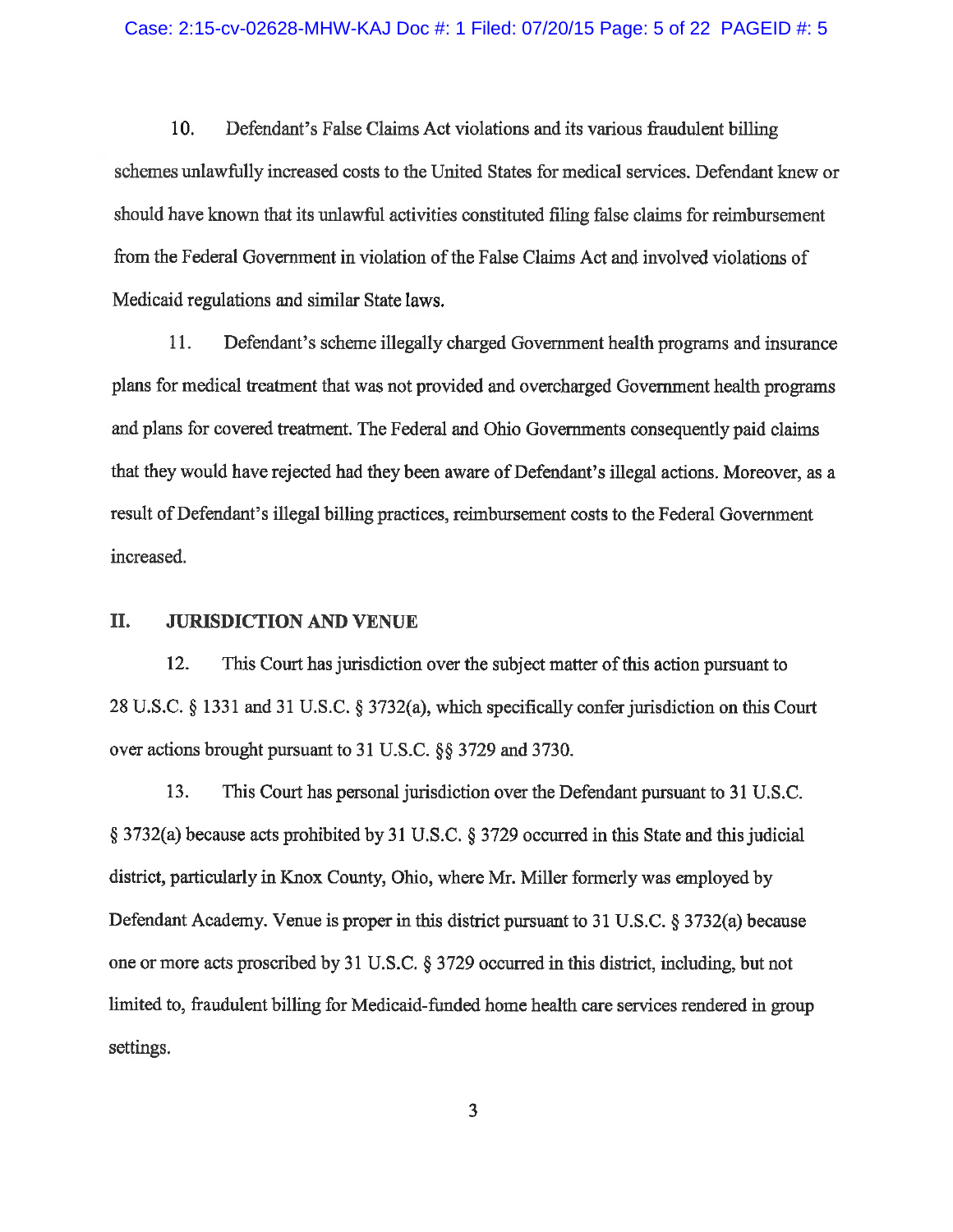14. In accordance with 31 U.S.C. § 3730(b)(2), this Complaint is filed under seal and will remain under seal for a period of at least 60 days from its filing date or such other date as is required by law or the Court so orders, and shall not be served upon Defendant unless the Court so orders.

15. This suit is not based upon prior public disclosure of allegations or transactions in a criminal, civil, or administrative hearing, lawsuit or investigation, in a Government Accountability Office or Auditor General's report, hearing, audit, or investigation, from the news media, or in any other location as the term "publicly disclosed" is defined in 31 U.S.C. § 3730(e)(4)(A), amended by the Patient Protection and Affordable Care Act, Pub. L. No. 111-148, § 1313(j)(2), 124 Stat. 901-902 (2010).

16. To the extent that there has been a public disclosure of the information upon which the allegations of this Complaint are based that is unknown to Relator, Relator is an original source of this information as defined in 31 U.S.C.  $\S 3730(e)(4)(B)$ , amended by the Patient Protection and Affordable Care Act, Pub. L. No. 111-148, § 1313(j)(2), 124 Stat. 901-902 (2010). Relator possesses direct and independent knowledge of the information as a result of his employment with Defendant and investigations made into Defendant's billing practices after his employment with Defendant ended. Relator voluntarily and affirmatively disclosed the allegations herein to the Department of Justice prior to filing this Complaint. See 31 U.S.C.  $\S 3730(e)(4)$ .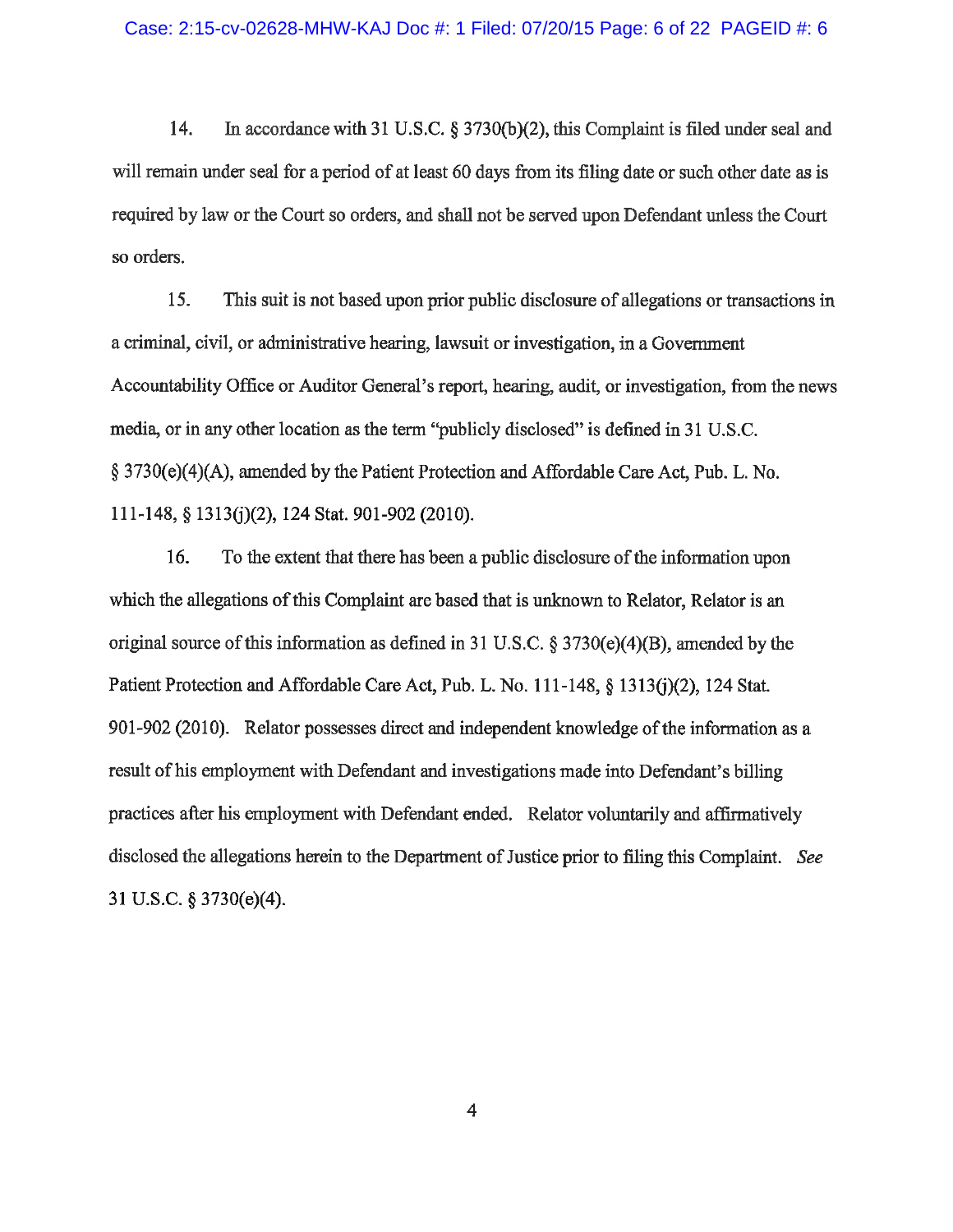#### Ш. **PARTIES**

#### A. **Relator Rueben Miller**

17. Relator Rueben Miller is a Licensed Practical Nurse and resides in Ohio, Relator has worked as an LPN for 4 years. Relator Miller worked for Defendant performing skilled nursing home health care services for approximately two years, between January 2012 and March 2014. Almost all of Relator Miller's patients were developmentally disabled and eligible for Medicaid. Relator Miller's home health patient assignments were issued from Defendant's Mt. Vernon, Knox County, Ohio office. Relator Miller has additional experience working as an LPN for another home health agency and has also worked at a long term care facility and a VA clinic in Columbus, Ohio.

18. During his employment at Academy, Relator Miller routinely visited patients in their residences to perform nursing services. Among other nursing duties, Relator Miller administered medications and coordinated care with physicians.

19. Relator Miller typically visited his patients twice per day. For each visit, Relator Miller prepared time sheets for the patient to sign.

20. The vast majority of Relator Miller's patients lived in residences housing more than one patient. Although some of these residences were private residences, several were small group homes managed by private companies. These companies contracted with Defendant for the provision of home nursing services to their residents.

21. Defendant paid Relator Miller and other LPNs a portion of the amount Defendant charged its clients for in-home nursing visits.

22. Defendant paid Relator Miller the same amount for every patient for whom he provided care, whether they lived in an individual setting or a group setting.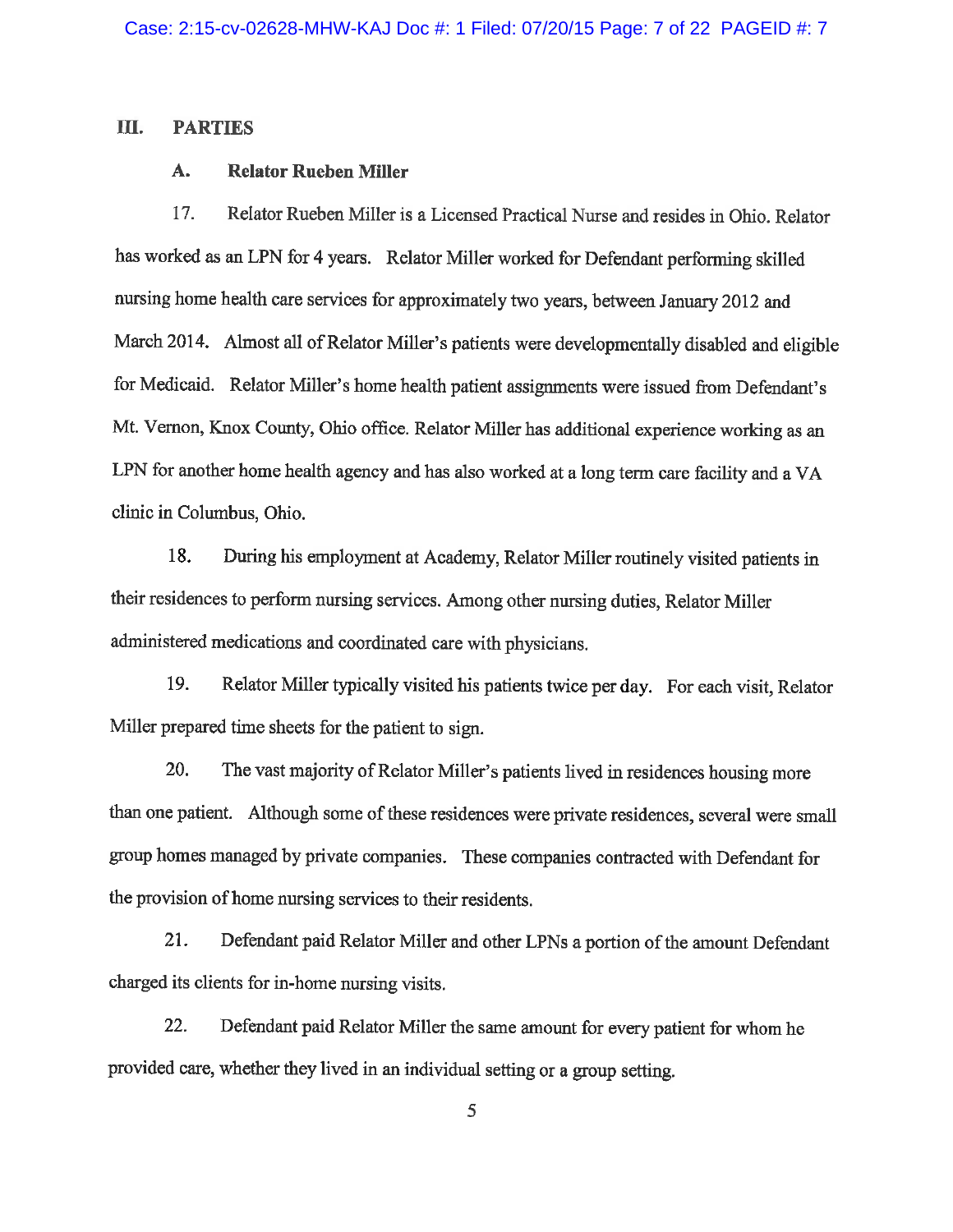23. Defendant based Relator Miller's pay on the amounts it charged Medicaid, which is the individual service rate without applying the group setting rate reduction.

#### **B.** Defendant Academy Health Services, Inc.

24. Defendant Academy Health Services, Inc. is an Ohio corporation engaged in the business of providing home nursing and other health care services. Defendant operates in Ohio, Illinois, and Indiana.

#### IV. **REGULATORY FRAMEWORK**

#### A. **Federal Government Health Programs**

25. The Federal and State Governments, through Government health programs including Medicaid, are among the principal payors for medical services rendered by medical providers affiliated with Defendant. The allegations in this Complaint apply to claims reimbursed by Medicaid.

26. Medicaid is a public assistance program that provides payment of medical expenses for low-income patients. Congress created Medicaid in 1965 when it adopted Title XIX of the Social Security Act. Funding for Medicaid is shared between the Federal Government and those State Governments choosing to participate in the program, including Ohio. The Federal Government separately matches certain state expenses incurred in administering the Medicaid program.

27. Medicaid is administered by the Centers for Medicare and Medicaid Services (CMS), a federal agency which sets standards and regulations for participation in the programs. The Ohio Department of Medicaid administers Ohio's Medicaid program.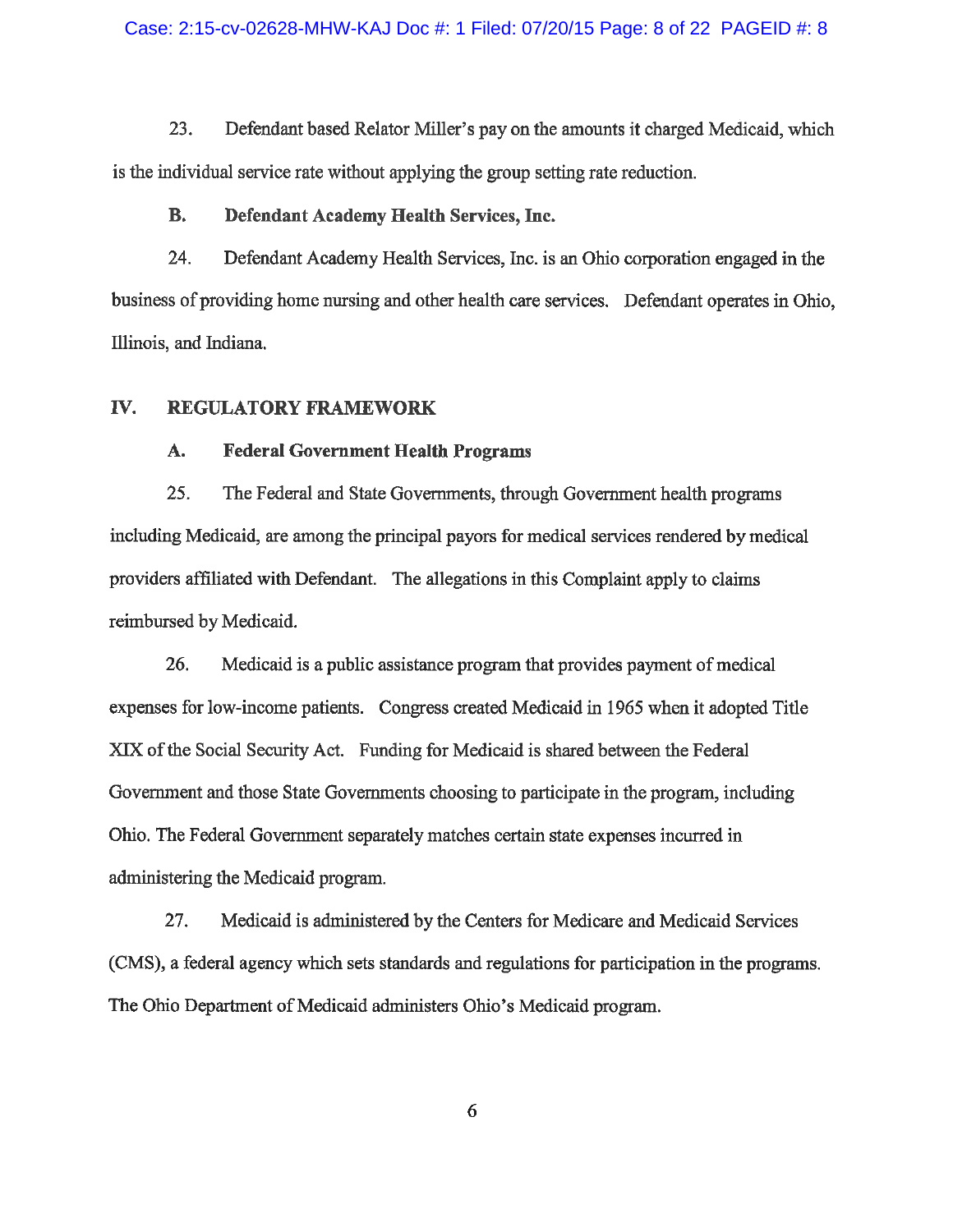### Case: 2:15-cv-02628-MHW-KAJ Doc #: 1 Filed: 07/20/15 Page: 9 of 22 PAGEID #: 9

28. The Medicaid programs work by reimbursing health care providers for the cost of services and ancillary items. Medicaid is supposed to reimburse health care providers, such as Defendant, only for those services that were actually performed. The Medicaid administrators rely on direct and implied representations by providers, reimbursable in whole or in part, that the services billed by the providers are actually performed as billed and are compensable by law.

29. CMS utilizes a standardized coding system known as the Healthcare Common Procedure Coding System ("HCPCS"). The HCPCS and other similar coding systems establish uniform national definitions of services, codes to represent services, and payment modifiers to the codes. The HCPCS identifies with particularity the nature of the service performed.

30. The HCPCS is divided into two principal subsystems, referred to as Level I and Level II. Level I of the HCPCS is comprised of Current Procedural Terminology ("CPT") codes, a numeric coding system for medical services maintained by the American Medical Association (AMA). Each CPT code consists of five numeric digits. Level II, which is maintained and distributed by CMS, identifies products, supplies, and services not included in the CPT codes. Each Level II code consists of a single alphabetical letter followed by 4 numeric digits.

31. Level II codes beginning with the letter "G" are temporary codes used to identify professional health care procedures and services that would otherwise be coded in the CPT but for which there are no CPT codes. CMS identifies direct skilled nursing and other services offered in the home health or hospice setting by several G-series Level II HCPCS codes. Ohio uses G-Series codes for home health services provided under the Ohio Medicaid Adult State Plan.

 $\overline{7}$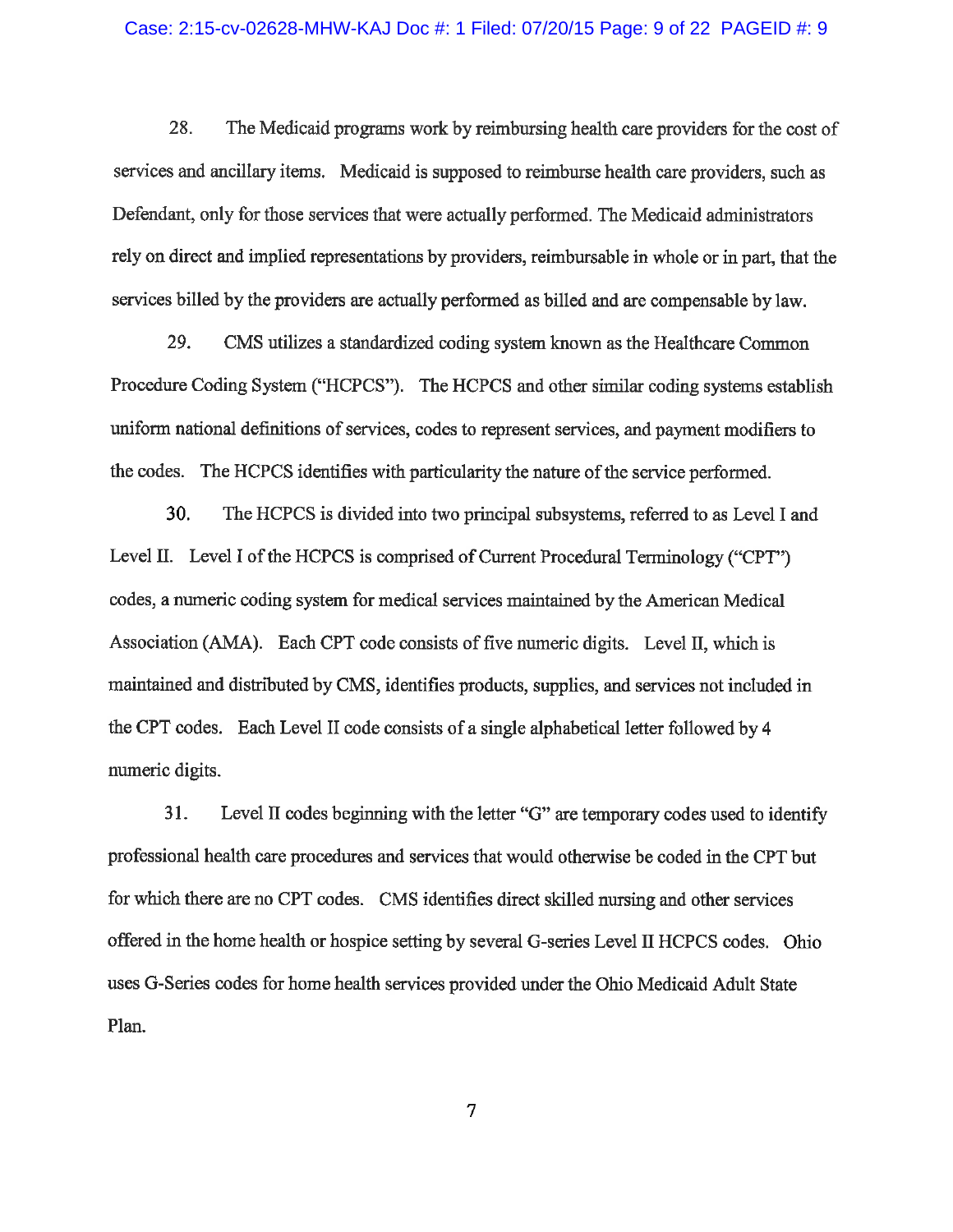$32.$ Level II codes beginning with the letter "T" are temporary codes designated for use by Medicaid state agencies to establish codes for items for which there are no permanent national codes and for which codes are necessary to meet a national Medicaid program operating need. In addition to G-series codes for home health services, Ohio uses codes in the T-series for nursing and personal care aide services specifically provided under the Ohio Home Care Waiver Program, a State Medicaid program permitting financially eligible individuals aged 59 or younger who require hospital or nursing home care to receive nursing and other services at home. As part of the HCPCS, CMS also established two-digit payment modifiers. These modifiers are used when the information provided by a HCPCS code descriptor needs to be supplemented to identify specific circumstances that may apply to an item or service. The modifier "HQ" applies to services performed in a "group setting."

33. Under Medicaid, states set the compensation rates for HCPCS Level II codes and modifiers by assigning provider reimbursement payment amounts. Ohio regulations require that providers add a modifier "HQ" to the G-Series or T-Series payment code when home nursing or personal care aide services are performed in a group setting. When the HO modifier applies, a provider of those services may charge at most seventy-five percent of the Medicaid maximum rate for those services. See Ohio Admin. Code 5160-12-04(D); 5160-12-05(D); 5160-46-06(D)(1). Ohio defines "group setting" as a situation where a nursing and/or personal care aide furnishes the same type of services to two or three individuals at the same address. See Ohio Admin. Code 5160-46-06(A)(4).

34. Medicaid requires that the home health services had to be physically performed and billed accurately and according to CMS policies and procedure codes. CMS requires healthcare providers' certifications that they complied with all laws and regulations governing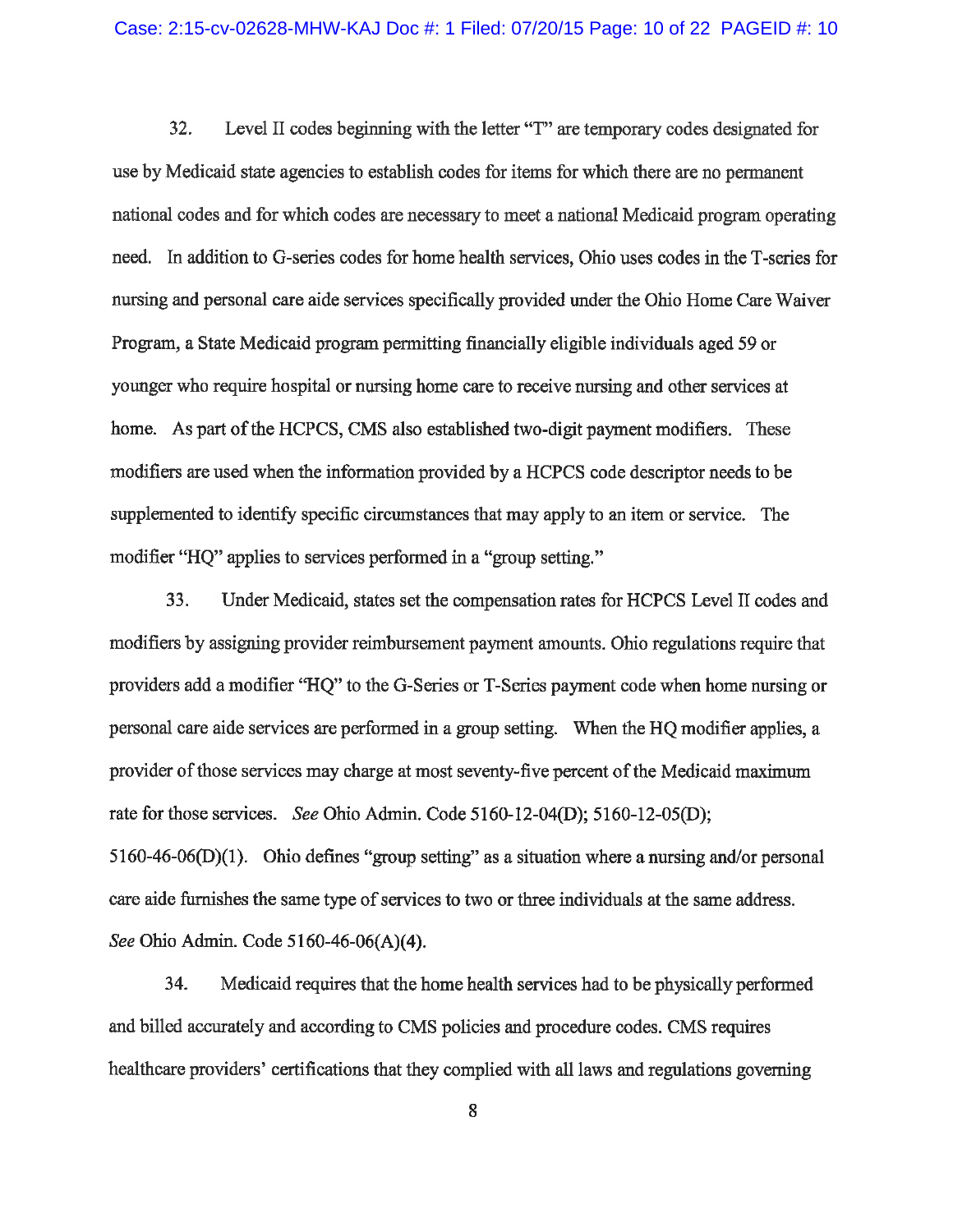the provision of health care services. This includes Ohio regulations requiring the application of the HQ modifier for services performed in a group setting. These certifications are an absolute condition precedent to retaining the Medicaid funds conditionally advanced by the United States and the State of Ohio, and a prerequisite to continued future participation in Medicaid. Without such certification, Defendant is required to repay all payments previously received. But for Defendant's certifications of compliance with these coding requirements, impliedly or otherwise. the United States and the State of Ohio would not reimburse Defendant for claimed services. See 42 U.S.C. § 1395bbb; 42 C.F.R. § 484.12; Ohio Admin. Code 5160-1-17.2; Form 1500 OMB-0938-1197.

#### **B.** The False Claims Act

35. Originally enacted in 1863, the False Claims Act was substantially amended in 1986. The 1986 Amendments enhanced the Government's ability to recover losses sustained as a result of fraud against the United States. The Act was again amended in 2009 and 2010, further strengthening the law.

36. The False Claims Act provides that any person who knowingly presents or causes another to present a false or fraudulent claim to the Government for payment or approval is liable for a civil penalty of up to \$11,000 for each such claim, plus three times the amount of the damages sustained by the Government. 31 U.S.C.  $\S$  3729(a)(1), (2). The False Claims Act empowers private persons who have information regarding a false or fraudulent claim against the Government to bring an action on behalf of the Government and to share in any recovery. The complaint must be filed under seal without service on any defendant. The complaint remains under seal while the Government conducts an investigation of the allegations in the complaint and determines whether to join the action.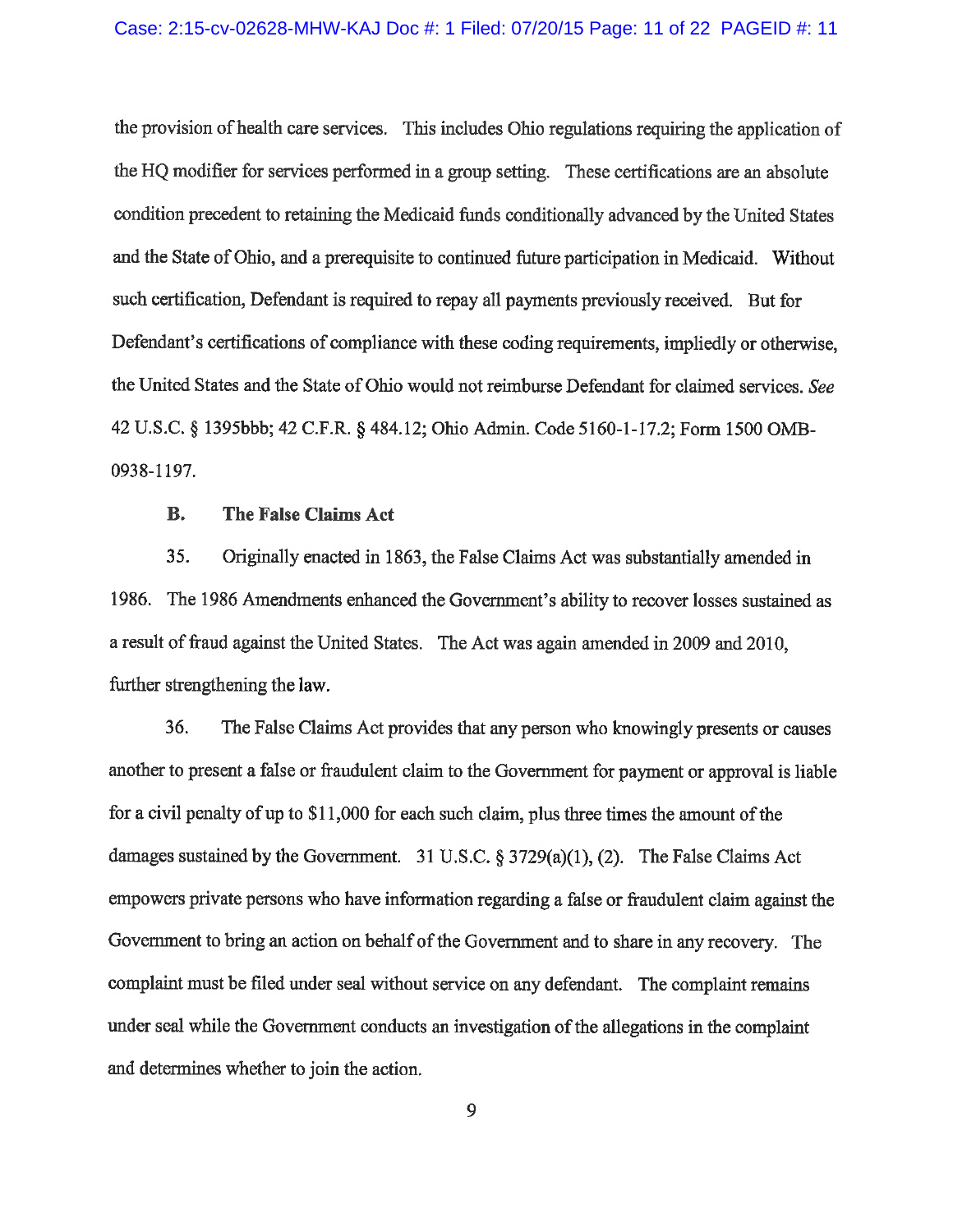37. Knowingly billing a Government health care program for services that were not provided as stated violates the False Claims Act.

#### $C_{\bullet}$ The Anti-Kickback Statute

38. The federal Anti-Kickback Statute, 42 U.S.C. § 1320a-7b(b) ("AKS"), prohibits knowingly and willfully offering, paying, soliciting or receiving any remuneration to induce a person (a) to refer an individual to a person for the furnishing of any item or service covered under a federal health care program; or (b) to purchase, lease, order, arrange for or recommend any good, facility, service or item covered under a federal health care program. 42 U.S.C. §  $1320a-7b(b)(1)$  and (2). A violation of the AKS constitutes a felony punishable by fines of up to \$25,000 and imprisonment for up to five years.

39. Unlawful remuneration is broadly interpreted to include any payment or other benefit made directly or indirectly, overtly or covertly, in cash or in kind, for referrals, subject to specific exclusions. 42 U.S.C. § 1395 $mn(h)(1)(B)$ ; 42 C.F.R. § 411.351. Further, the AKS is violated if even one purpose of remuneration is to induce referrals, even if other, legitimate purposes are also present. U.S. v. Greber, 760 F.2d 68, 69 (3d Cir. 1985), cert. denied, 474 U.S. 988 (1985).

40. Compliance with the AKS is expressly and impliedly required for reimbursement of federal program claims, and claims made in violation of the law are actionable civilly under the False Claims Act. See 42 U.S.C. § 1320a-7b(g) (2010) (a "claim that includes items or services resulting from a violation of . . . [the AKS] constitutes a false or fraudulent claim for purposes of [the False Claims Act]...."). Further, the United States has deemed violations of the AKS to be material to its decision to pay health care claims, demonstrated in part through the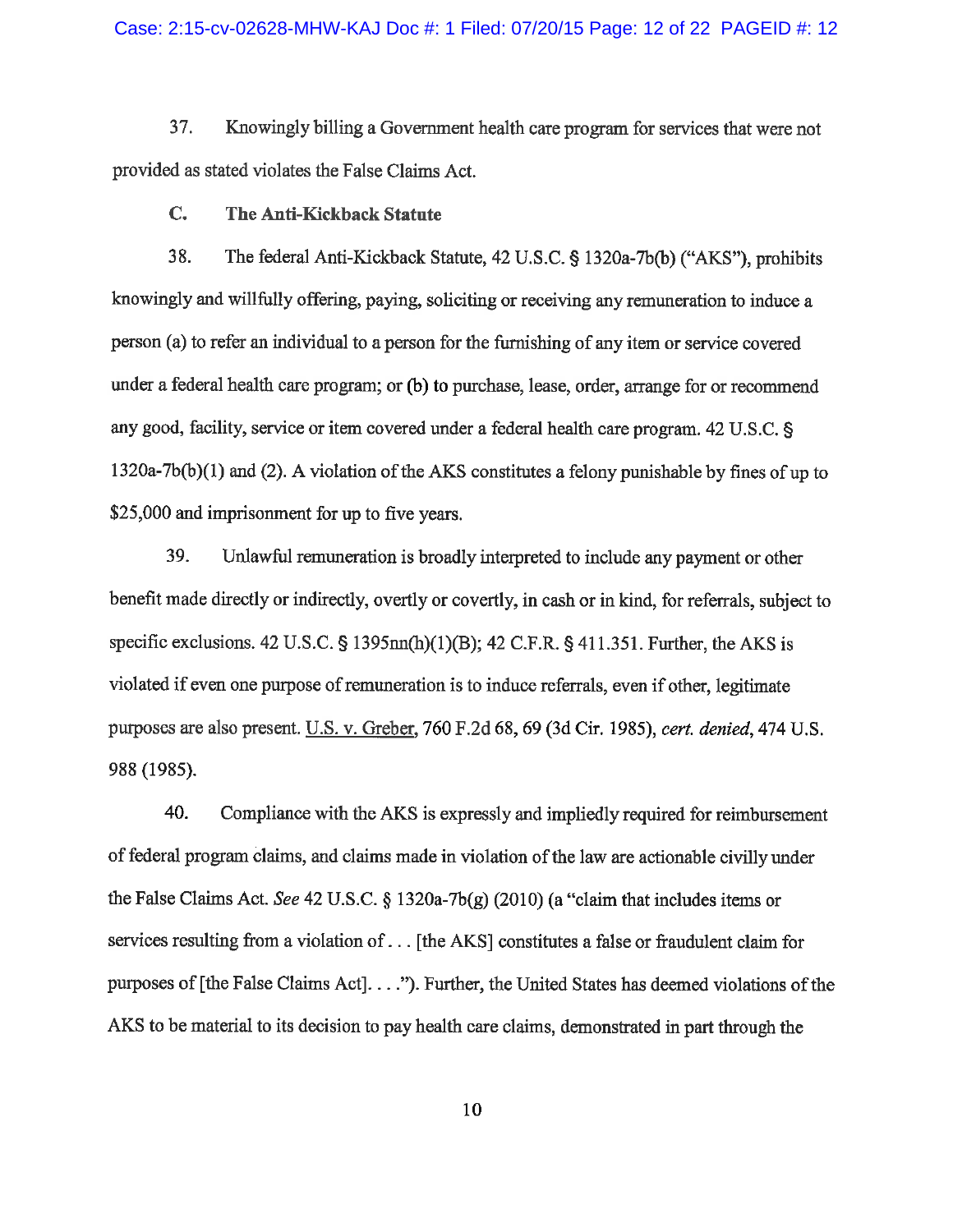requirement that providers and suppliers certify compliance with the AKS as a condition of payment under federal health care programs. See Form 1500 OMB-0938-1197.

41. The Medicare and Medicaid Patient Program Protection Act of 1987 authorizes the exclusion of any individual or entity from participation in the Medicare and Medicaid programs if it is determined that the party violated the AKS. In addition, the Balanced Budget Act of 1997 amended the AKS to include administrative penalties of \$50,000 for each act violating the Anti-Kickback Statute, as well as an assessment of not more than three times the amount of remuneration offered, paid, solicited, or received, without regard to whether a portion of that amount was offered, paid, solicited, or received for an unlawful purpose.

#### D. The Medicaid Spend-Down Program

42. Under Title XIX of the Social Security Act, individuals over age 65 and disabled individuals whose incomes exceed the Medicaid maximum income limit may nonetheless be eligible for Medicaid reimbursement if they incur medical bills that are equal to or greater than the amount of their income in excess of the Medicaid limit.  $42$  C.F.R. § 435.831(d).

43. The Medicaid spend-down program allows eligible individuals to deduct medical expenses from their incomes in order to meet Medicaid guidelines. The spend-down amount is the amount of medical expenses the patient must pay to receive Medicaid reimbursement. For example, in Ohio, patients must pay the spend-down amount to the county Departments of Job and Family Services.

44. Third parties, such as medical providers, are not permitted to pay the spend-down amount to the states. Federal regulations require that the medical expenses must be incurred by the "individual or family or financially responsible relatives that are not subject to payment by a third party."  $42$  C.F.R. § 435.831(d). If the individual, family, or financially responsible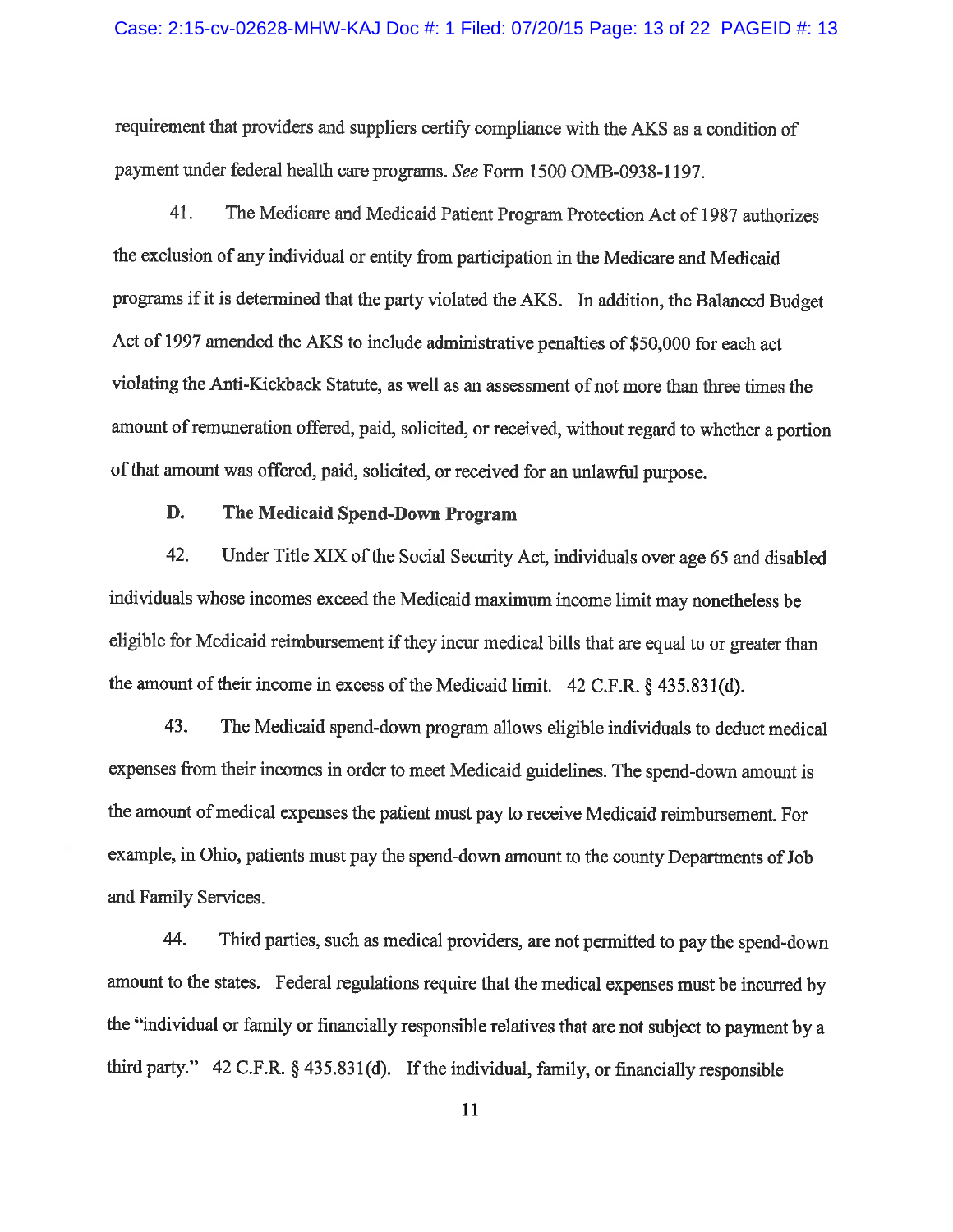relative does not incur the expense, CMS views the Medicaid applicant's income as remaining above the maximum limit. Consequently, the applicant will not be eligible for Medicaid reimbursement.

45. A medical provider may not pay the spend-down amount and then seek to pass on those costs by seeking reimbursement from Medicaid.  $42$  C.F.R. §  $435.831(h)(5)$ .

#### V. SPECIFIC ALLEGATIONS OF DEFENDANT'S VIOLATIONS OF LAW

#### A. Defendant Failed to Apply Discount for Services Performed in a Group **Setting**

46. Defendant provides home health care services, including skilled nursing care, to Medicaid patients in Ohio.

47. Defendant regularly provides home nursing and other health care services to patients who reside with other Medicaid patients. Defendant provides skilled nursing and other services to an estimated 200-300 patients in such group homes. Typically, a nurse or other health care provider employed by Defendant visits each patient twice each day. Thus, Academy home health workers provide services resulting in 400-600 group home charges to Medicaid daily and 2800-4200 group home charges to Medicaid weekly.

48. For at least the past five years, Defendant has maintained a policy of refusing to apply the HQ modifier for home health services performed in a group setting, in contravention of Ohio law. Specifically, Defendant's policy is to charge Medicaid the same rate for home health services performed in an individual setting as it does for services performed in a group setting. As a result, Defendant fails to apply the 25 percent discount for home health services performed in a group setting as mandated under Ohio law.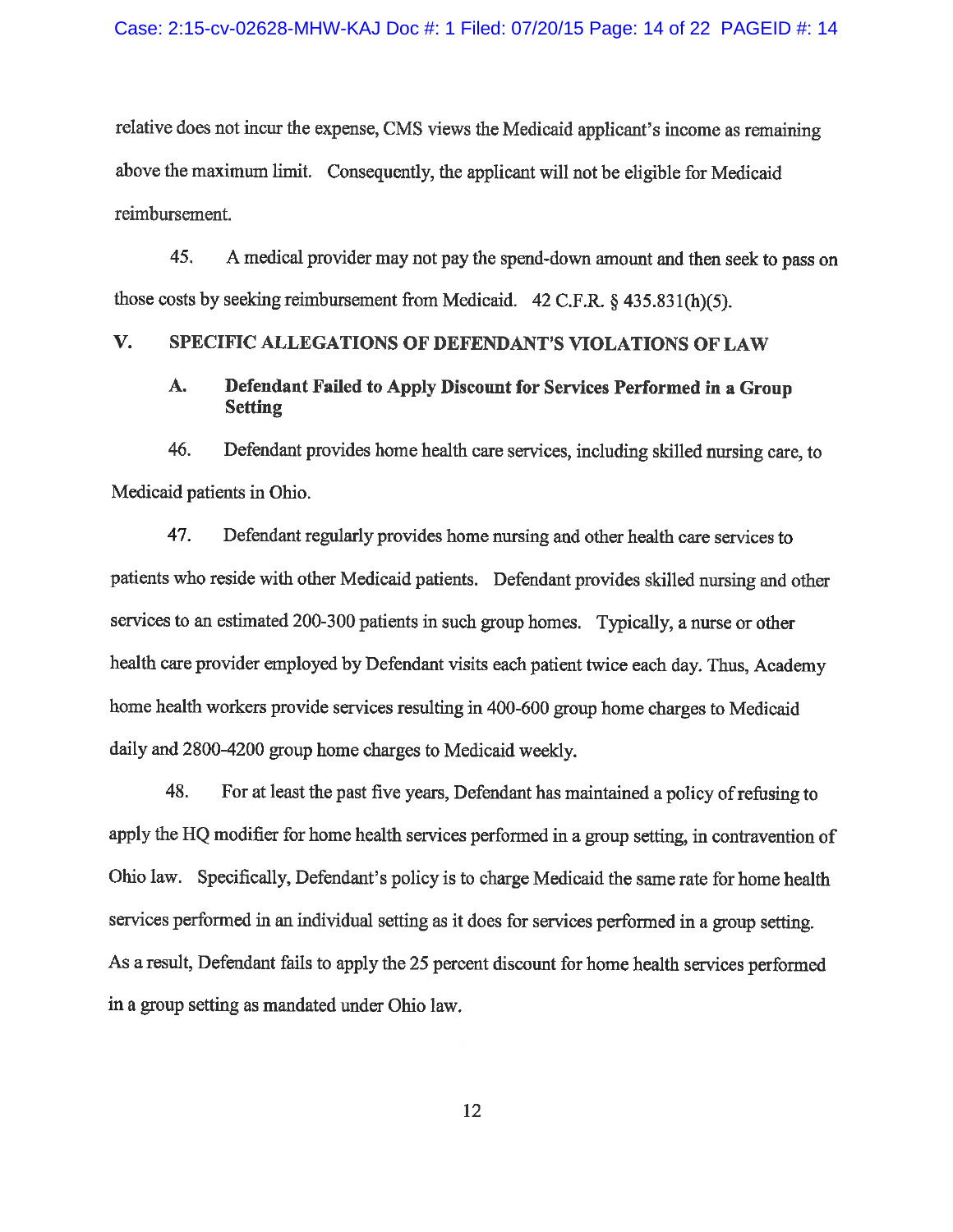#### **B.** Defendant Overcharged Medicaid by Failing to Apply the Required Discount

49. According to the Ohio Department of Medicaid Fee Schedule and Rates, Ohio uses the HCPCS Level II code G0154 for a 15 minute unit of Home Health Nursing services. This code covers home nursing services provided under the Ohio Medicaid Adult State Plan. From October 1, 2011 until at least July 1, 2015, the base reimbursement rate for the first four 15 minute units of service provided under code G0154 was \$52.20. Thereafter, Ohio paid a unit rate of \$5.69 for each additional 15 minute unit.

50. According to Ohio Administrative Code 5160-46-06, Ohio uses the HCPCS Level II code T1003 for a 15 minute unit of Waiver nursing services provided by an agency LPN under the Ohio Home Care Waiver program. From October 1, 2011 until July 1, 2015, the base reimbursement rate for the first four 15 minute units of service provided under code T1003 was \$52.20. Thereafter, Ohio paid a unit rate of \$5.69 for each additional 15 minute unit. Effective July 1, 2015, the base reimbursement rate for the first four 15 minute units of service provided under code T1003 was reduced to \$37.90, but Ohio pays an increased unit rate of \$6.82 for each additional 15 minute unit.

51. In November 2014, Defendant submitted claims to the Ohio Medicaid Adult State Plan for at least two patients residing at the same address in Mt. Vernon, Ohio. For each patient, Defendant billed \$52.20 per visit using the G0154 code. Defendant typically billed the full \$52.20 twice per day for each patient.

52. In November 2014, Defendant submitted claims to the Ohio Medicaid Adult State Plan for at least three patients residing at the same address in Tallmadge, Ohio. For each patient, Defendant billed \$52.20 per visit using the G0154 code. Records indicate that Defendant typically billed the full \$52.20 twice per day for each patient.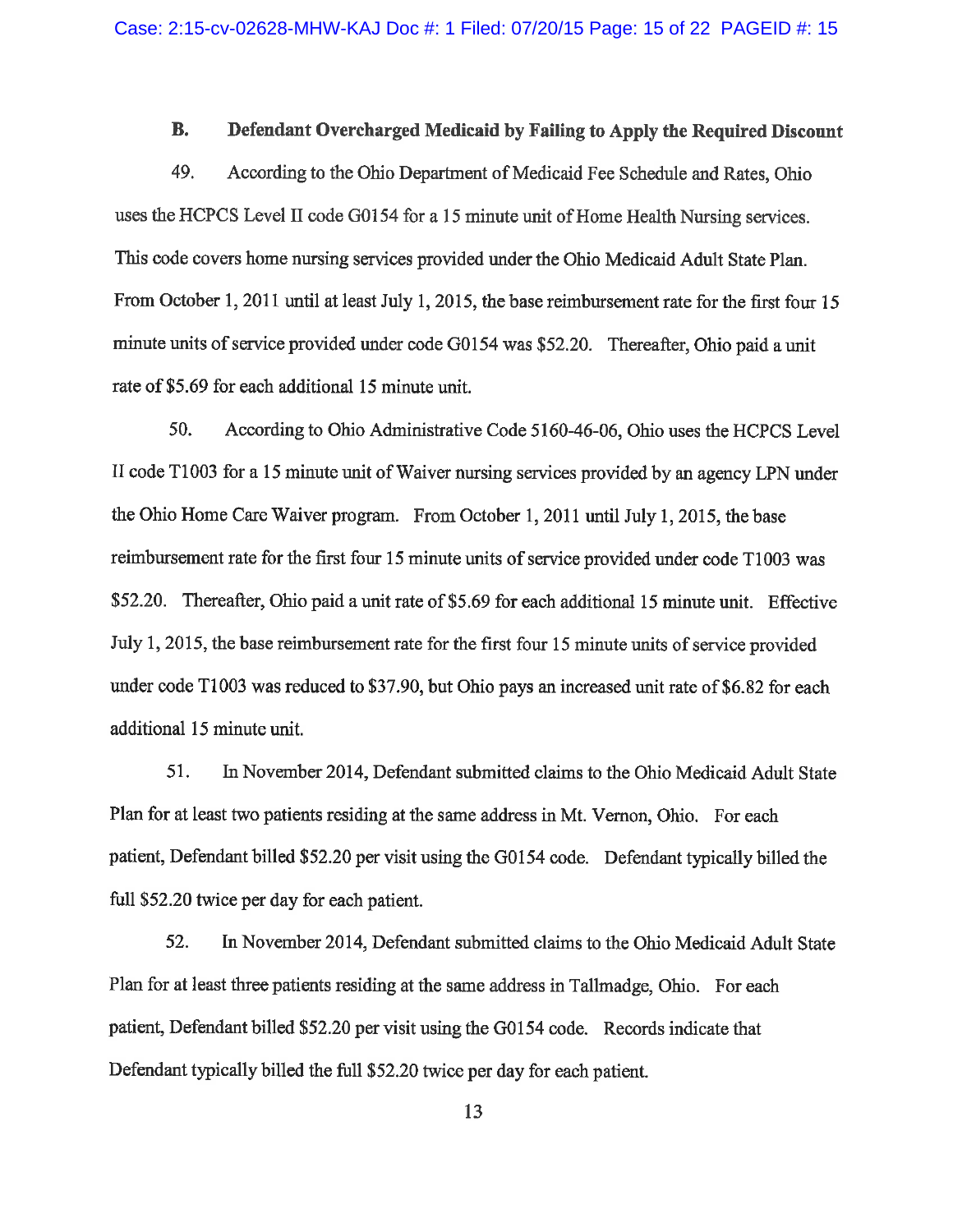53. In November 2014, Defendant submitted claims to the Ohio Medicaid Adult State Plan for at least two patients residing at the same address in Fairborn, Ohio. For each patient, Defendant billed \$52.20 per visit using the G0154 code. Records indicate that Defendant typically billed the full \$52.20 twice per day for each patient.

54. By failing to apply the 25 percent discount for nursing services performed in group homes, Defendant overcharged Medicaid \$52.20 x 0.25, or \$13.05 per visit. As Defendant billed \$52.20 for two patient visits each day for at least 200 patients, that results in an overcharge of at least \$5,220.00 per day. Consequently, from at least October 1, 2011 until July 1, 2015, Defendant falsely and fraudulently overcharged Medicaid at least \$1,905,000 per year for nursing services alone. This estimate does not include possible overcharges for non-nursing services, including personal aide care and therapy.

#### $C_{\bullet}$ Defendant Violated Anti-Kickback Statute by Paying Patient Spend-Downs

55. Defendant regularly pays the spend-down amount for patients who do not reside in group homes managed by private companies.

56. Defendant pays the spend-down amount to maximize its number of Medicaid-eligible clients and, accordingly, the amount of Medicaid reimbursement it receives.

57. For example, one patient, a highly functioning but developmentally disabled individual, resides alone and relies on Defendant for various services. The patient informed Relator that, over the course of at least two years, Defendant routinely paid his spend-down amount to the Department of Job and Family Services. The patient informed Relator that one of Defendant's managers specifically told the patient that he would lose these spend-down payments if he ever left Defendant for another home health care agency.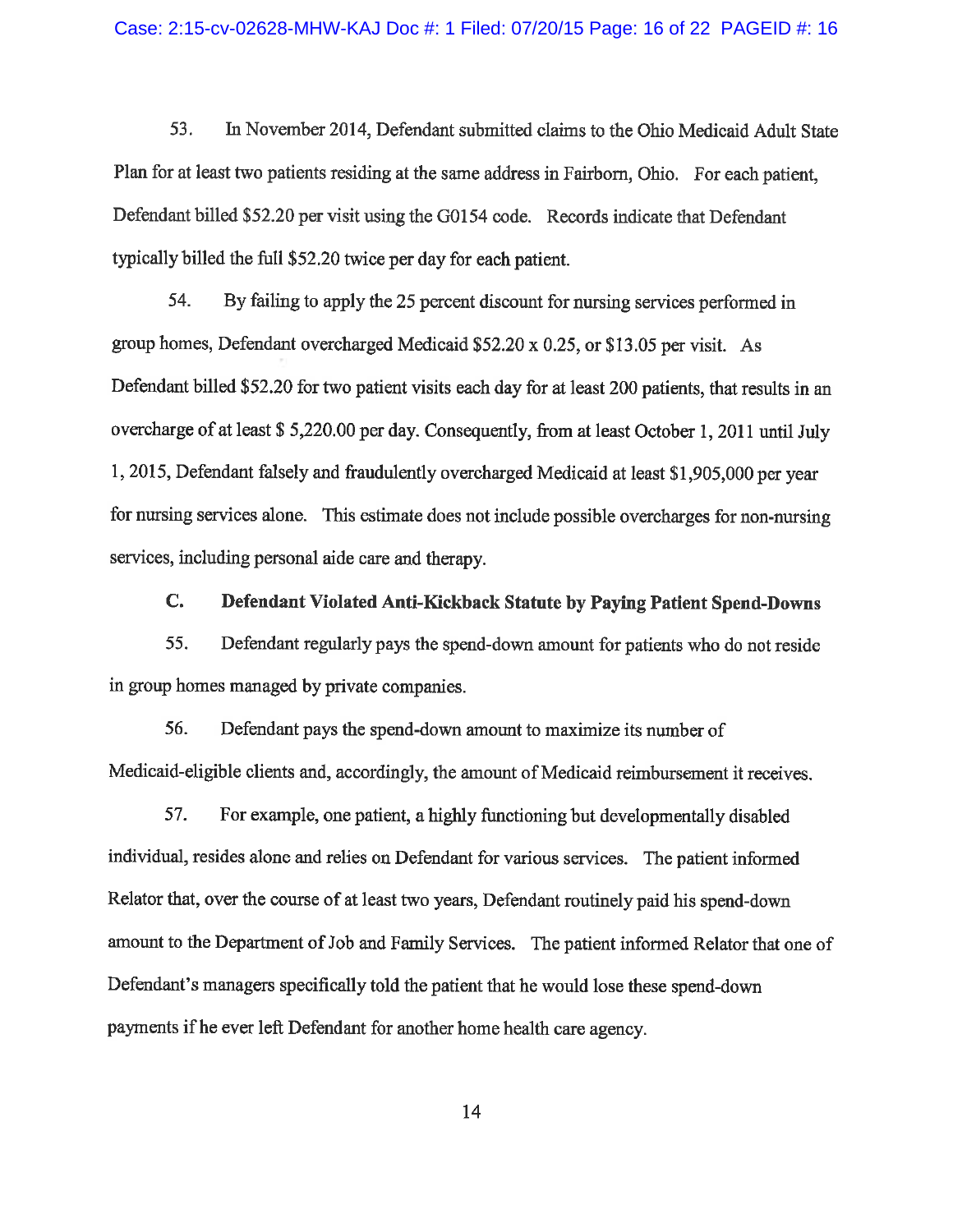58. As another example, Defendant paid over \$1,000 in outstanding spend-down expenses to the Department of Job and Family Services for another client who suffered from drug addiction.

59. The Anti-Kickback Statute prohibits offering or paying anything of value to induce or reward referrals or to generate Federal health care program business, including Medicaid business. Defendant violated the Anti-Kickback Statute by knowingly and willfully paying patient spend-down amounts to artificially increase the number of Medicaid-eligible clients and therefore illegally inflate its Medicaid business.

#### V. **CLAIMS FOR RELIEF**

### **COUNT I False Claims Act - Presentation of False Claims** 31 U.S.C. § 3729(a)(1), 31 U.S.C. § 3729(a)(1)(A) as amended in 2009

60. The allegations of the preceding paragraphs are re-alleged as if fully set forth below.

61. Through the acts described above, Defendant and its agents and employees knowingly presented and caused to be presented to an officer or employee of the United States Government a false and/or fraudulent claim for payment or approval in violation of 31 U.S.C. §  $3729(a)(1)$ , and, as amended 31 U.S.C. § 3729(a)(1)(A).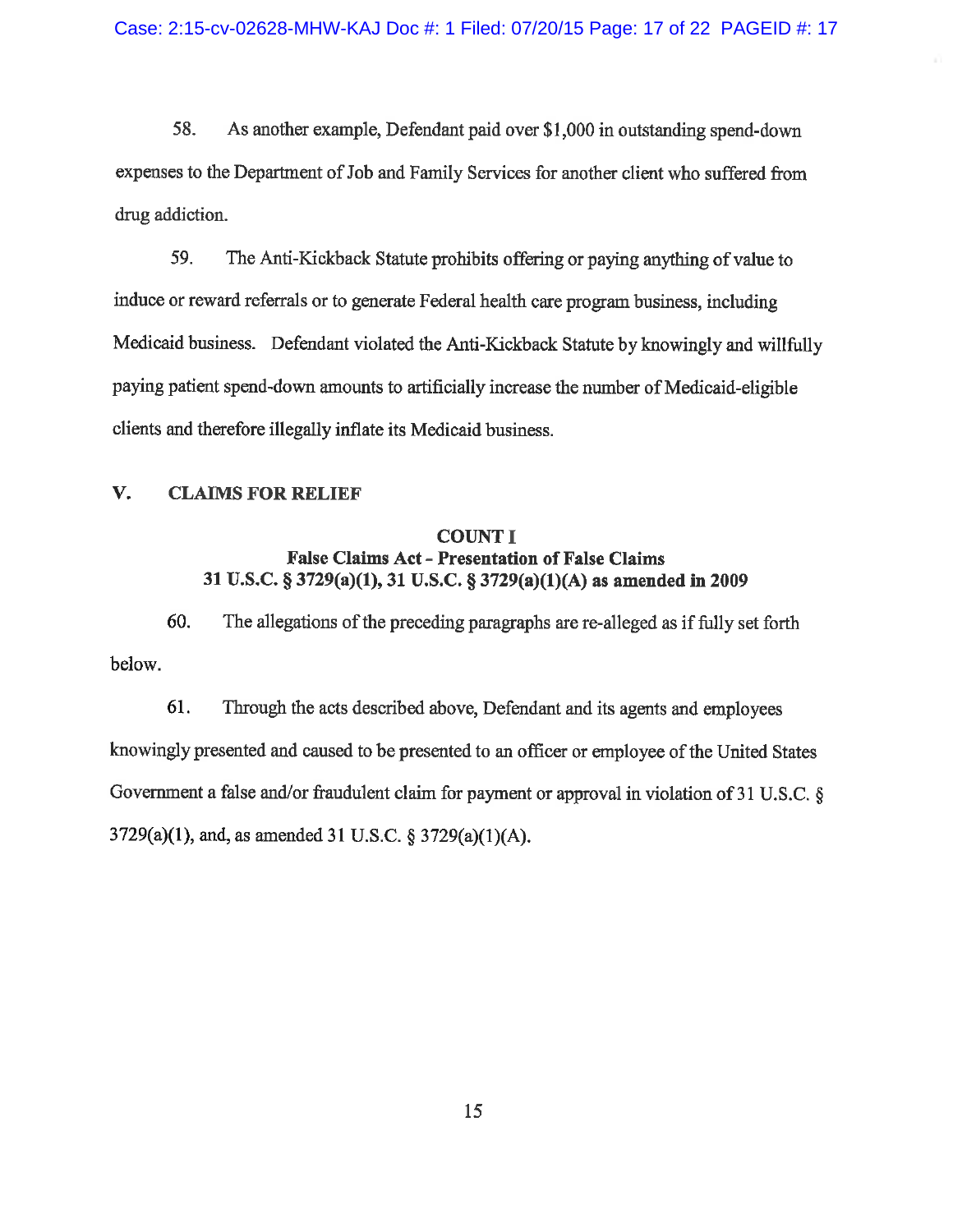### **COUNT II**

### **False Claims Act - Making or Using False** Record or Statement to Cause Claim to Be Paid 31 U.S.C. § 3729(a)(2), 31 U.S.C. § 3729(a)(1)(B) as amended in 2009

The allegations of the preceding paragraphs are re-alleged as if fully set forth 62.

below.

63. Through the acts described above and otherwise, Defendant and its agents and employees knowingly made, used, and/or caused to be made or used false records and statements in violation of 31 U.S.C.  $\S 3729(a)(2)$ , and, as amended 31 U.S.C.  $\S 3729(a)(1)(B)$  in order to get such false and fraudulent claims paid and approved by the United States Government.

## **COUNT III** False Claims Act - Making or Using False Record or Statement to Conceal, Avoid and/or Decrease Obligation to Repay 31 U.S.C. § 3729(a)(7), 31 U.S.C. § 3729(a)(1)(G) as amended in 2009

64. The allegations of the preceding paragraphs are re-alleged as if fully set forth below.

65. Through the acts described above, in violation of 31 U.S.C.  $\S 3729(a)(7)$  and as amended, 31 U.S.C. § 3729(a)(1)(G), Defendant and its agents and employees knowingly made, used, and caused to be made or used false records and statements to conceal, avoid, and/or decrease Defendant's obligation to repay money to the United States Government that Defendant illegally and fraudulently received. Defendant also failed to disclose material facts that would have resulted in substantial repayments to the United States.

### **PRAYER FOR RELIEF**

WHEREFORE, Relator Miller requests that judgment be entered against the Defendant, ordering that: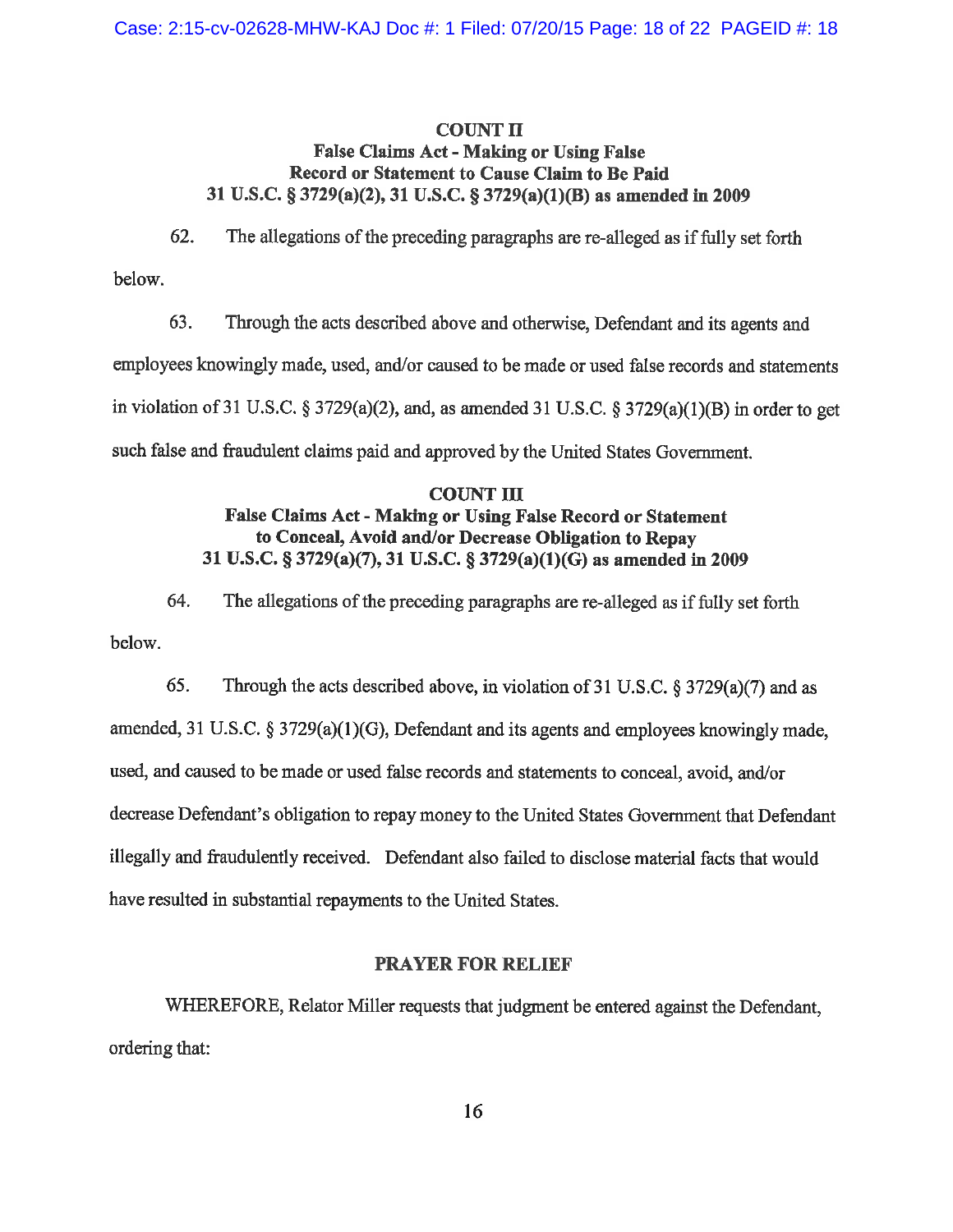- $1.$ Defendant cease and desist from violating the False Claims Act, 31 U.S.C. 8 3729, et seq.;
- $2.$ Defendant pay not less than \$5,500 and not more than \$11,000 for each violation of 31 U.S.C. § 3729, plus three times the amount of damages the United States has sustained because of the Defendant's actions:
- $3.$ Relator be awarded the maximum "relator's share" allowed pursuant to 31 U.S.C. § 3730(d);
- 4. Relator be awarded all costs of this action, including attorneys' fees and costs pursuant to 31 U.S.C. § 3730(d);
- 5. Relator be awarded all litigation costs, expert fees, and reasonable attorneys' fees incurred as provided pursuant to 31 U.S.C. § 3730(h);
- $6.$ Defendant be enjoined from concealing, removing, encumbering, or disposing of assets which may be required to pay the civil monetary penalties imposed by the Court;
- $7.$ Defendant disgorge all sums by which they have been enriched uniustly by their wrongful conduct:
- 8. Relator be awarded all other damages to which he is entitled, including compensatory and punitive damages; and
- 9. The United States, the State of Ohio, and Relator recover such other relief as the Court deems just and proper.

Respectfully submitted,

Neil Klingshirn (0037158) Fortney & Klingshirn 4040 Embassy Parkway Suite 280 Akron, Ohio 44333-8354 Phone: (330) 665-5445 Fax: (330) 665-5446 neil@fklaborlaw.com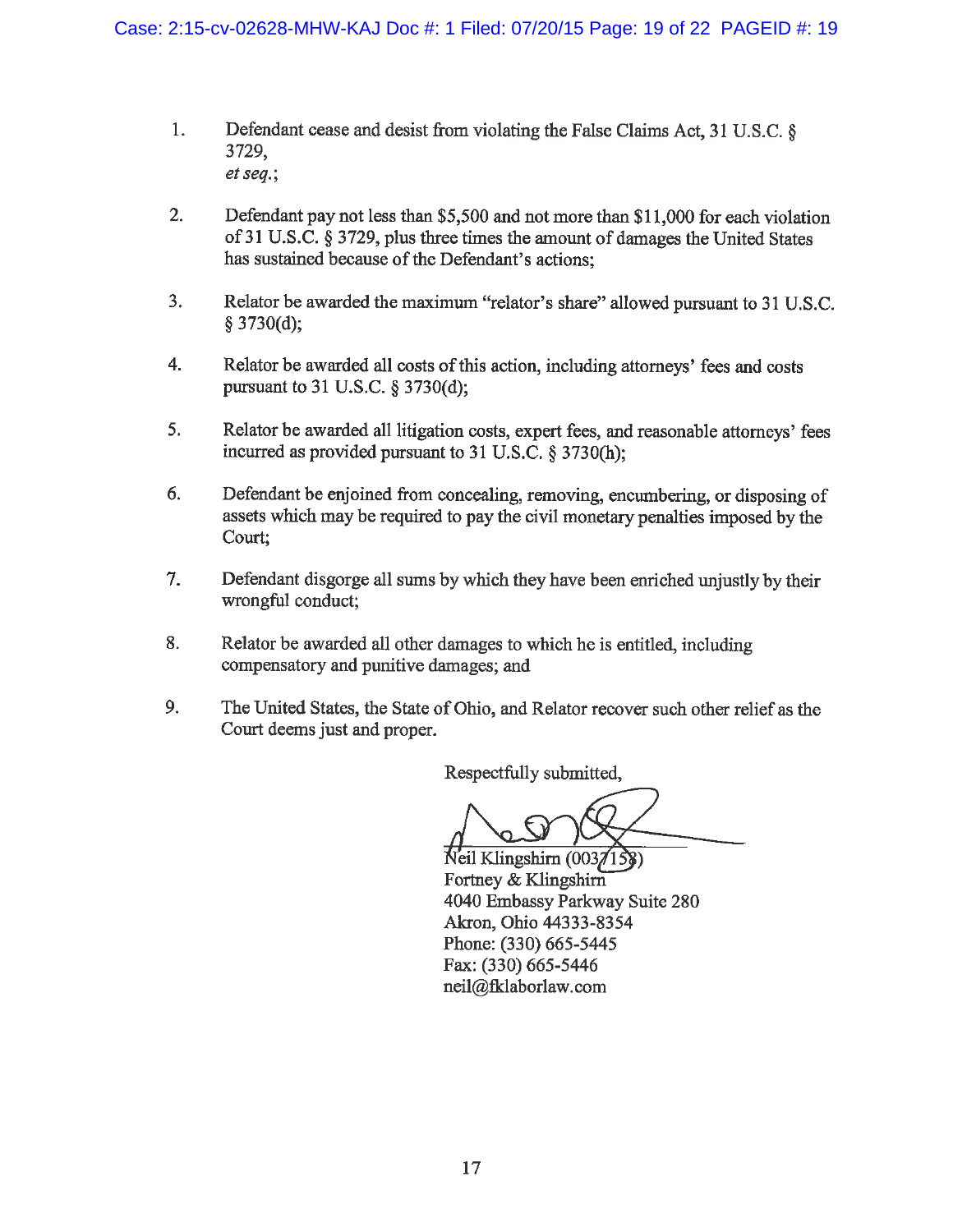Ann Lugbill (0023632) Murphy Anderson PLLC 2406 Auburn Avenue Cincinnati, OH 45219 Phone: 513-784-1280 Fax: 877-784-1449 alugbill@murphypllc.com

Mark Hanna Michelle Banker Murphy Anderson PLLC 1701 K Street NW Suite 210 Washington, DC 20006 Phone: 202-223-2620 Fax: 202-296-9600 mhanna@murphypllc.com mbanker@murphypllc.com

Counsel for Relator Rueben Miller

## RELATOR HEREBY DEMANDS A TRIAL BY JURY

Neil Klingshirn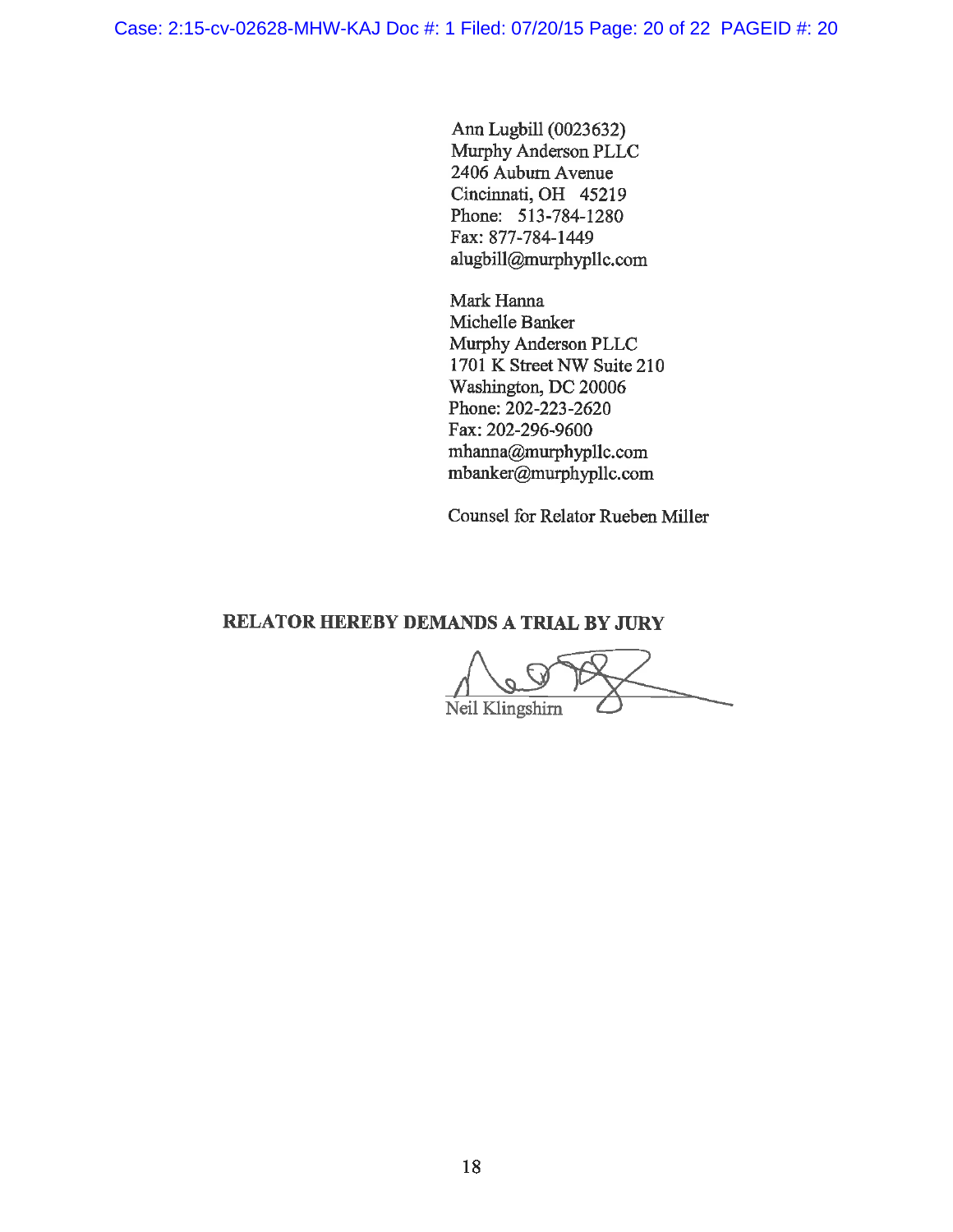## **CERTIFICATE OF SERVICE**

I hereby certify that on this 20<sup>th</sup> day of July 2015, a copy of the foregoing Complaint was filed in camera and under seal pursuant to the False Claims Act and was served upon the following individuals as indicated below. A copy of the Complaint also has been provided to Andrew Malek, Assistant U.S. Attorney, S.D. Ohio, via email. The Relator has completed, prior to filing, the requirements of Local Rule 3.2, including service of the False Claims Act disclosure.

Neil Klingshirn Fortney & Klingshirn 4040 Embassy Parkway Suite 280 Akron, Ohio 44333-8354 Phone: (330) 665-5445 Fax: (330) 665-5446 neil@fklaborlaw.com

Relator's Counsel - via regular U.S. Mail:

Ann Lugbill (0023632) Murphy Anderson PLLC 2406 Auburn Avenue Cincinnati, OH 45219 Phone: 513-784-1280 Fax: 877-784-1449 alugbill@murphypllc.com

Mark Hanna Michelle Banker Murphy Anderson PLLC 1701 K Street NW Suite 210 Washington, DC 20006 Phone: 202-223-2620 Fax: 202-296-9600 mhanna@murphypllc.com mbanker@murphypllc.com